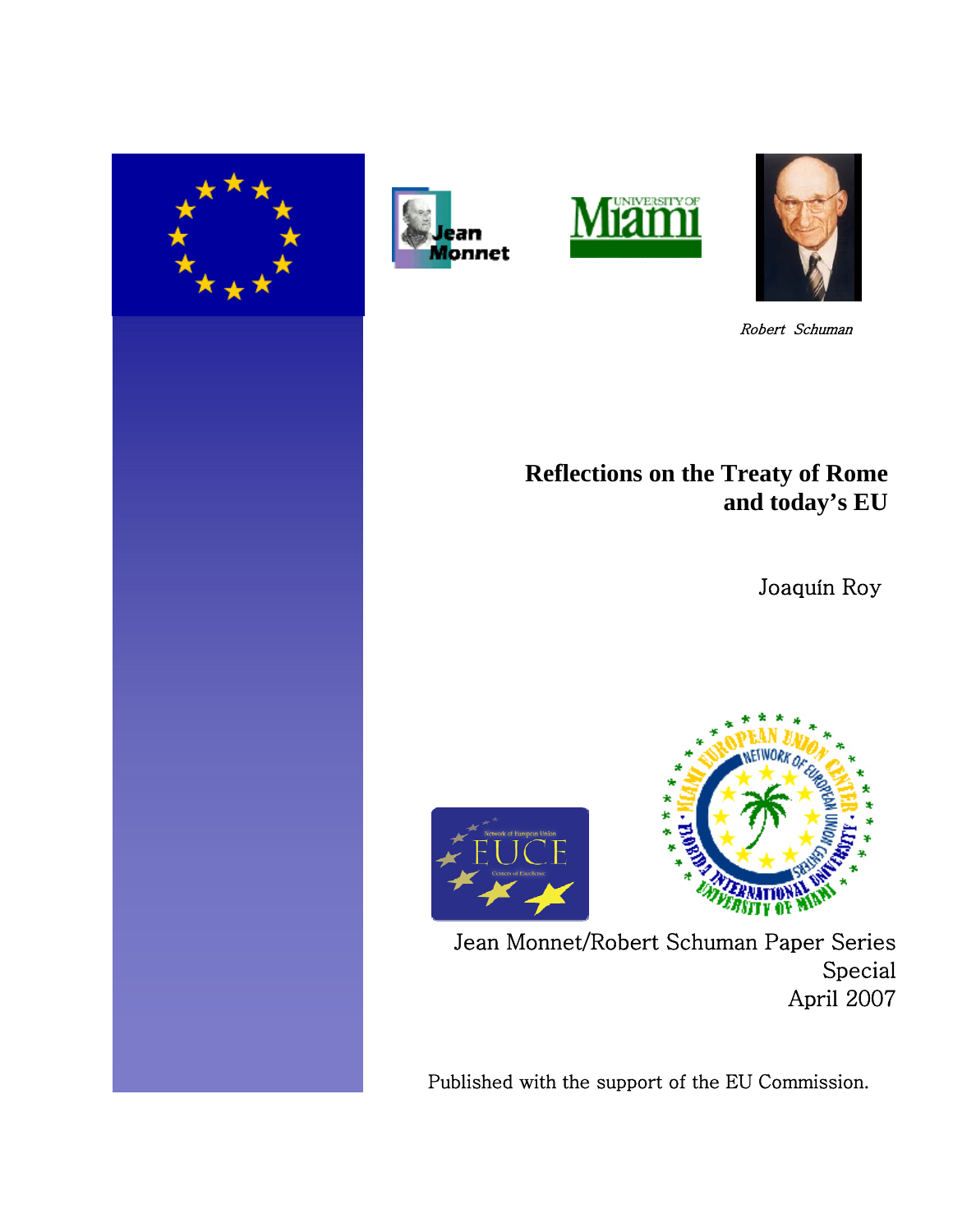## **The Jean Monnet/Robert Schuman Paper Series**

The Jean Monnet/Robert Schuman Paper Series is produced by the Jean Monnet Chair of the University of Miami, in cooperation with the Miami European Union Center of Excellence

These monographic papers analyze ongoing developments within the European Union as well as recent trends which influence the EU's relationship with the rest of the world. Broad themes include, but are not limited to:

- ♦ EU Enlargement
- ♦ The Evolution of the Constitutional Process
- ♦ The EU as a Global Player
- ♦ Comparative Regionalisms
- ♦ The Trans-Atlantic Agenda
- ♦ EU-Latin American Relations
- ♦ Economic issues
- ♦ Governance
- ♦ The EU and its Citizens
- ♦ EU Law

As the process of European integration evolves further, the Jean Monnet/Robert Schuman Papers is intended to provide current analyses on a wide range of issues relevant to the EU. The overall purpose of the monographic papers is to contribute to a better understanding of the unique nature of the EU and the significance of its role in the world.

Miami - Florida European Union Center **Jean Monnet Chair Staff:** University of Miami Joaquín Roy (Director) 1000 Memorial Drive 101 Ferré Building Astrid Boening (Assistant Editor) Phone: 305-284-3266 María Lorca (Research Assistant) Fax: (305) 284 4406 Web: [www.miami.edu/eucenter](http://www.miami.edu/eucenter) Nicol Rae (Co-Director), FIU

Coral Gables, FL 33124-2231 Eloisa Vladescu (Research Assistant)

E-Mail: [jroy@miami.edu](mailto:jroy@miami.edu) **Miami-Florida European Union Center**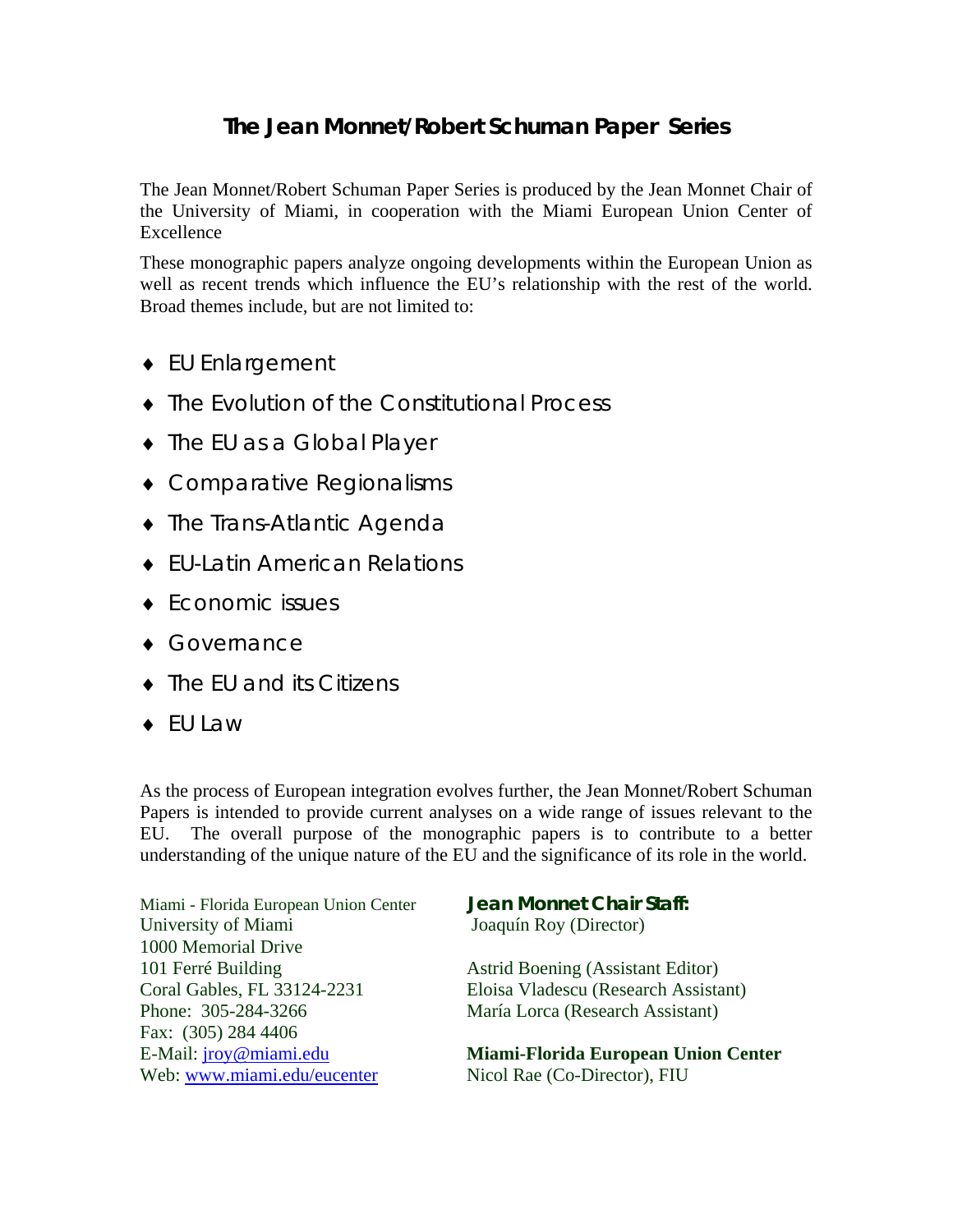## **REFLECTIONS ON THE TREATY OF ROME AND TODAY'S EU** [♣](#page-2-0)

### **Joaquín Roy** [♦](#page-2-1)

#### **A year of truth**

 $\overline{a}$ 

It may sound too dramatic, but two years after the Spanish initial effort in February of 2005 in ratifying the EU constitutional text, it is felt that "it is now or never for the EU". The year 2007 has been considered to be decisive for the organization for the coincidental reason that it was fifty years ago when the EU took its second daring step with the Treaty of Rome of March 1957. This epoch-making document transformed the initial European Coal and Steel Community (ECSC), announced by the Schuman Declaration of May 9, 1950, and officially born in 1951, by incorporating the European Economic Community (EEC) and the European Atomic Energy Community. The new entity was collectively and legally called the European Communities. Then it was simplified to be known as the European Community (EC), though it would come to be popularly called the Common Market, a label still used by generations of Europeans.

 This thoroughly economic dimension signaled that the new creation had made it to the third stage of economic integration. It had so graduated from the second, the Customs Union, which imposed a system of common tariffs. It had come a long way from the ECSC, the first experiment that included (in a limited common market) only two products. However, they were strategic and necessary to produce weapons. The new entity was intended to ''make war unthinkable'' and eventually ''materially impossible''.

 In the mid-1980s, almost three decades after Rome, the architects of the experiment realized that in order to complete the Common Market as contracted in 1957 they would need over three hundred individual regulations. This was the only way to guarantee the full circulation of goods, capital, services, and people. So Jacques Delors, president of the Commission, the EC's executive body, convinced the Council of the need to approve a Single European Act (SEA) in 1986 which had also prepared the way a few years later for the Maastricht Treaty (1992) which created the European Union.

 Then the double coup came in. First, the EU adopted the euro as a common currency (anchoring the fourth level of integration, a monetary union). Second, it proceeded to execute the most spectacular broadening in its history --it almost doubled in size-- with three phases of

<span id="page-2-0"></span>♣ Paper presented in the symposium on Comparative Regional Integration, "The European Union, Fifty Years after the Treaty of Rome (March 25, 1957): The EU Model in the Americas, Asia and Africa", organized by the European Union Center of Excellence (A partnership of the University of Miami and Florida International University) and the Jean Monnet Chair of the University of Miami, held at the University of Miami on March 26, 2007. Bibliographical reformatting was provided by Leonardo Capobianco

<span id="page-2-1"></span>♦ Joaquín Roy (Lic. Law, University of Barcelona, 1966; Ph.D, Georgetown University, 1973), is Jean Monnet Professor of European Integration, Director of University of Miami European Union Center and Co-Director of the Miami-Florida European Union Center of Excellence. He has published over 200 academic articles and reviews, and he is the author, editor, or co-editor of 25 books, among them *The Reconstruction of Central America: the Role of the European Community* (North-South Center, 1991), *The Ibero-American Space/ El Espacio Iberoamericano* (U.Miami/University of Barcelona, 1996), *Cuba, the U.S. and the Helms-Burton Doctrine: International Reactions* (University of Florida Press, 2000), *Las relaciones exteriores de la Unión Europea* (México: UNAM, 2001), *Retos de la integración regional: Europa y América* (México: UNAM, 2003), *La Unión Europea y el TLCAN* (México: UNAM, 2004), *The European Union and Regional Integration* (Miami: EU Center, 2005), *La Unión Europea y la integración regional* (Buenos Aires: CARI/ U. Tres de Febrero, 2005), *Towards the Completion of Europe* (Miami: EU Center, 2006) and *A Historical Dictionary of the European Union* (Scarecrow Press / Rowman & Littlefield, 2006). He has also published over 1,300 columns and essays in newspapers and magazines. Among his awards is the Encomienda of the Order of Merit bestowed by King Juan Carlos of Spain.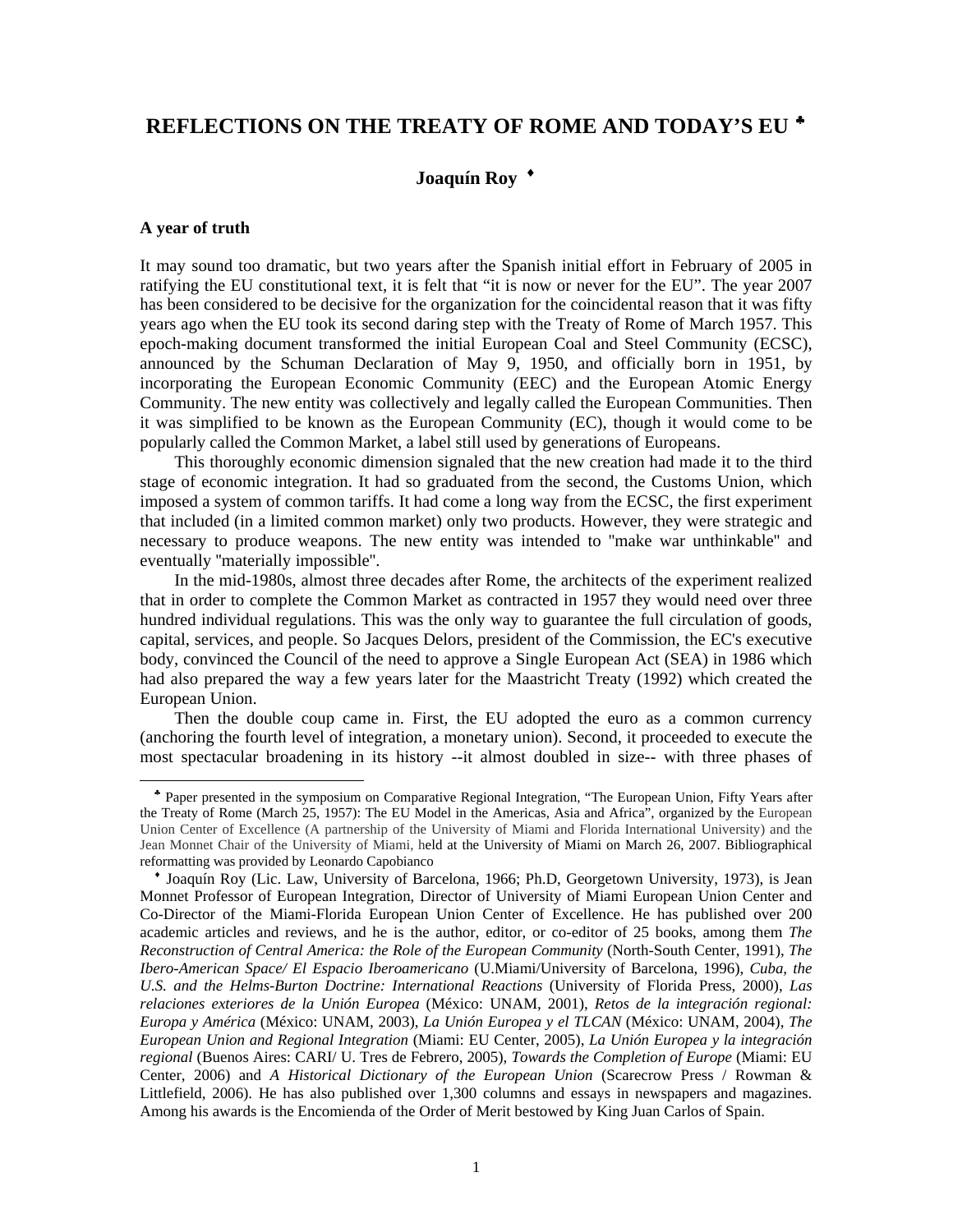additions. In 1995, Austria, Finland, and Sweden were incorporated because of the exhaustion of their ''neutral'' stance during the post-war period. Then in 2004, ten countries were added in a single move, eight of which had been part of the Soviet bloc for almost 60 years, plus Cyprus and Malta. Finally, in early 2007, two other countries, Romania and Bulgaria, joined the EU, bringing the total of members to 27. The EU already comprises half a billion people. All of this has been accomplished in just [1](#page-3-0)5 years since the end of the cold war.<sup>1</sup>

 The impasse of the constitutional process marks its presence five years since the adoption of the euro by 300 million citizens in the thirteen countries of the EU, as well as a handful of ministates that had previously used the currencies of the EU Member States. The euro was a success in all basic monetary operations. Although the dollar remains dominant in terms of the setting of prices and tallying debt, as an exchange currency the euro is on the verge of surpassing it. And while the dollar remains ahead of the euro as the official reserve currency, the euro is catching up in this regard as well. $^{2}$  $^{2}$  $^{2}$ 

 However, while these two ambitious moves proved to be highly successful, the warnings have not diminished regarding the need for the institutional reform of an organization used to dealing with fifteen more-or-less collegial members. In response, the EU committed itself to complete its legal framework with the approval of a constitutional treaty that would serve to codify and update the various proposals to render the integration project more viable and effective and give it an international profile more in keeping with demands of today's complex world. Unfortunately, the Constitution was derailed halfway through the ratification process with the rejection by Dutch and French voters.<sup>[3](#page-3-2)</sup>

 With the project put on hold until more favorable conditions emerge, observers have been looking towards the German presidency of the EU in the first semester of 2007, with an eye placed on the results of France's May elections. The energy of the German government and the disposition of the new leadership in Paris will certainly determine the future course of the EU.

 Three crucial dimensions deserve an analysis in comparative terms of how the EU looked half a century ago and how it is today. The first is related to the different nature of its leadership, then and now. The second calls the attention to the fact that the present anniversary is in a way unfair and inaccurate in anchoring the birth of the European Union solely on the Treaty of Rome of 1957 and the implementation of the trio labeled European Communities with the addition of the EEC and EURATOM to the original ECSC. The third, closely connected with the spirit of the second, is a subtle, but decisive, contrastive approach and theory applied to regional integration then and now, and how this issue affected the process of the European Union.

#### **European leadership**

 $\overline{a}$ 

Elitist, cultivated, cosmopolitan, technocratic, visionary, arrogant. These have been some of qualifiers bestowed on the foundational protagonists of the European integration process. By applying these epithets to the personalities of a couple of emblematic Frenchmen (Jean Monnet and Robert Schuman) and then extending the label for German Konrad Adenauer, Italian Alcide de Gasperi, and Belgian Paul-Henri Spaak, one can easily understand the spectacular success of the project as expressed in the current reality of European Union.

 Today we can see that without the original decisive leadership of the "founding fathers" nothing would have been the same. Moreover, while "nothing would have been possible without

<span id="page-3-0"></span><sup>&</sup>lt;sup>1</sup> For a comprehensive collection of essays on the enlargement, see Joaquín Roy and Roberto Domínguez, eds., Towards the Completion of Europe: Analysis and Perspectives of the New European Union Enlargement. (Miami: European Union Center/Jean Monnet Chair, 2006).

<sup>&</sup>lt;sup>2</sup> María Lorca, "The euro turns five", Miami/Florida European Union Center, EUMA, February 2007.

<span id="page-3-2"></span><span id="page-3-1"></span><sup>&</sup>lt;sup>3</sup> Joaquín Roy, "After the French and Dutch rejection of the EU Constitution", European Union Center/Jean Monnet Chair, May 2005<http://www.miami.edu/eucenter/eu-france-2000final.pdf>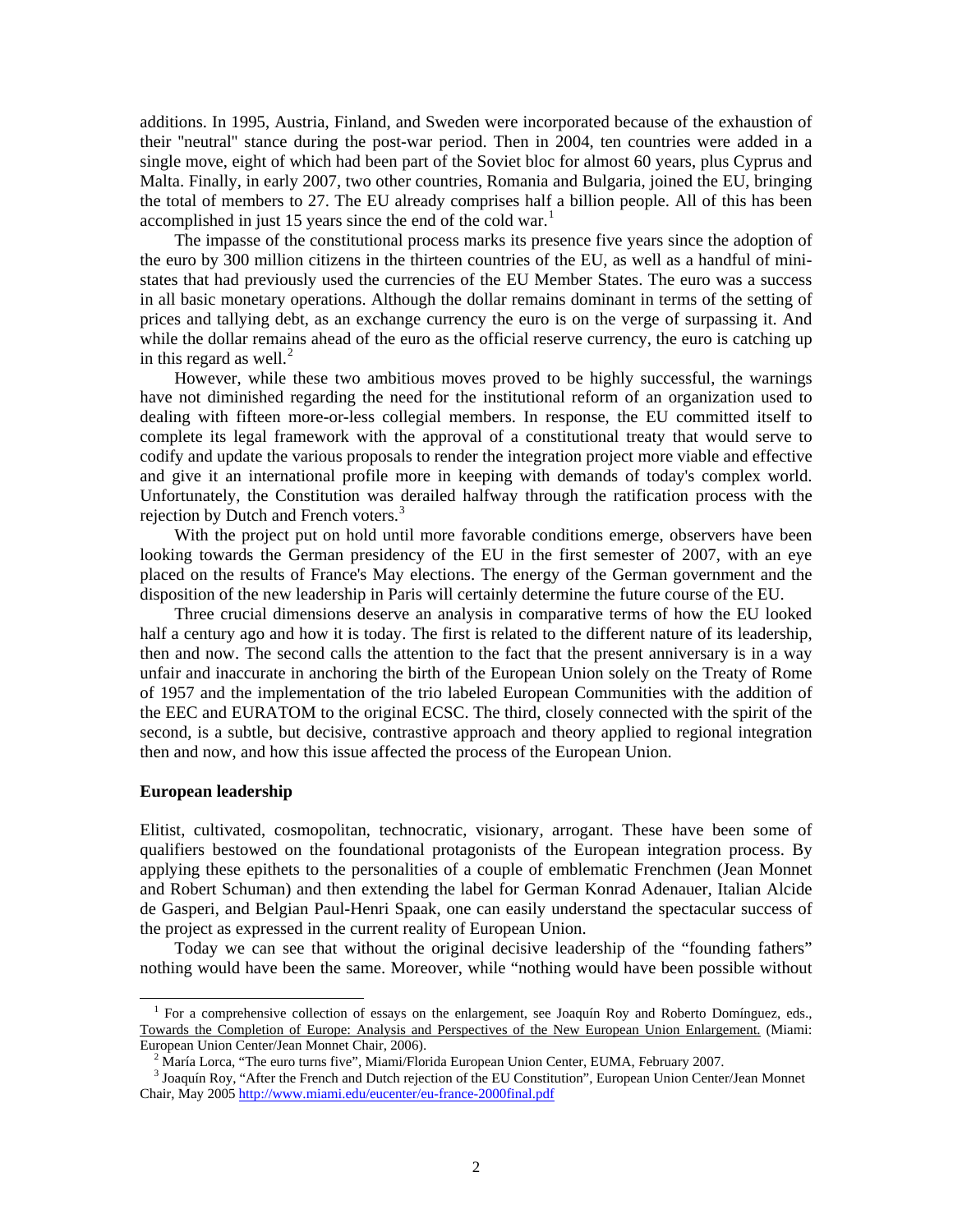the work of these men" (as Monnet loved to cite the Swiss philosopher Amiel), "nothing would be lasting without the institutions, pillars of civilization". Monnet believed the project of integration to be solidly grounded on independent entities, armed with a budget capable of meeting the expectations for success.

 These men knew then that they faced a crucial choice. On the one hand, they wanted to avoid repeating the errors of the past. They rejected the inventing of grandiose pseudo-federal schemes equipped with no political will that led nowhere in terms of providing economic and social stability and were incapable of stopping the endemic European wars. On the other hand, they had to opt for innovating, in a bold and elitist move, through a decisive manner, a new, practical, "functional" approach.

 Then, their decision was impelled by the firm conviction of correcting the failure of the traditional political formations, the historical parties that were part of the problem, instead of finding a solution. The leadership at the time also distrusted the masses, kidnapped by totalitarian ideologies. These dogmas, in addition to outbursts of racist hyper nationalism, had pushed Europe on the brink of suicide, risking the near destruction of its civilization, orphaned of institutional pillars.

 Monnet and Schuman, and later the drafters of the Treaty of Rome, felt to be free from guilt, although they collectively accepted the European original sin for causing wars. They faced the new task of integration with responsibility (in its ethimological sense), already in their maturity years, without avoiding risks that would endanger their careers. They became responsible, not in front of "God" or "History" (as in some extremist regimes), of even the "Nation", but to Europe, of which they disposed of its false Arian connotation given by Hitler.

 Free from unneeded political ballasts, they pretended with some degree of wisdom to play simultaneously the Atlantic loyalty and the Pan European specificity. Without a nod from the United States (with its Marshall Plan and its nuclear umbrella), the integration project would had floundered. What was avoided was the dark choice between to be "a Russian colony" and "an America protectorate".

 Ideologically, they insisted on fusing liberal positions with socialist ideas. While it was assumed that the capitalist system would be strengthened in its economic dimension, it would also be reinforced with a social pact. The need for political redemption and effective reconciliation made possible the success of the cooperation between personalities of the left and right, a solution which legacy is still present today in its fundamental issues.

 Thanks to this elitist approach, the founding fathers did not have to depend on opinion polls and the capricious inclinations of the masses, avoiding the effects of the "re-nationalization" of the integration process, now subjected to the electoral cycles. Today, European leaders cannot afford the luxuries of their predecessors of a half a century ago. Or, at least, they do not want to face the risks.<sup>[4](#page-4-0)</sup>

 This early privilege of having a hands-free power for deciding and influencing the first steps to be taken by the European process of integration is the key for explaining why the dawn of the EU was dominated by a political vision that was enshrined on a sectoral, concrete operation, pretending that the states are not to be the dominant actors. At the same time, a keen analysis has been detecting that the reaction coming from the national governmental structures was also present at birth, becoming from subtle to obvious in the evolution from the original Schuman Declaration to the crafting of the subsequent institutional framework to manage the European Coal and Steel Community. Moreover, this evolution became clearly and empirically demonstrable by the legal web as exposed by the Treaty of Rome that put together the new triangular structure.

 $\overline{\phantom{a}}$ 

<span id="page-4-0"></span><sup>&</sup>lt;sup>4</sup> For a view of a practitioner, see Angel Viñas, "¿Una víctima de su propio éxito?", in the collective volume and special issue of Información Comercial Española, Las políticas comunitarias: una visión interna (Madrid: Información Comercial Española, 2006), pp. 679-726.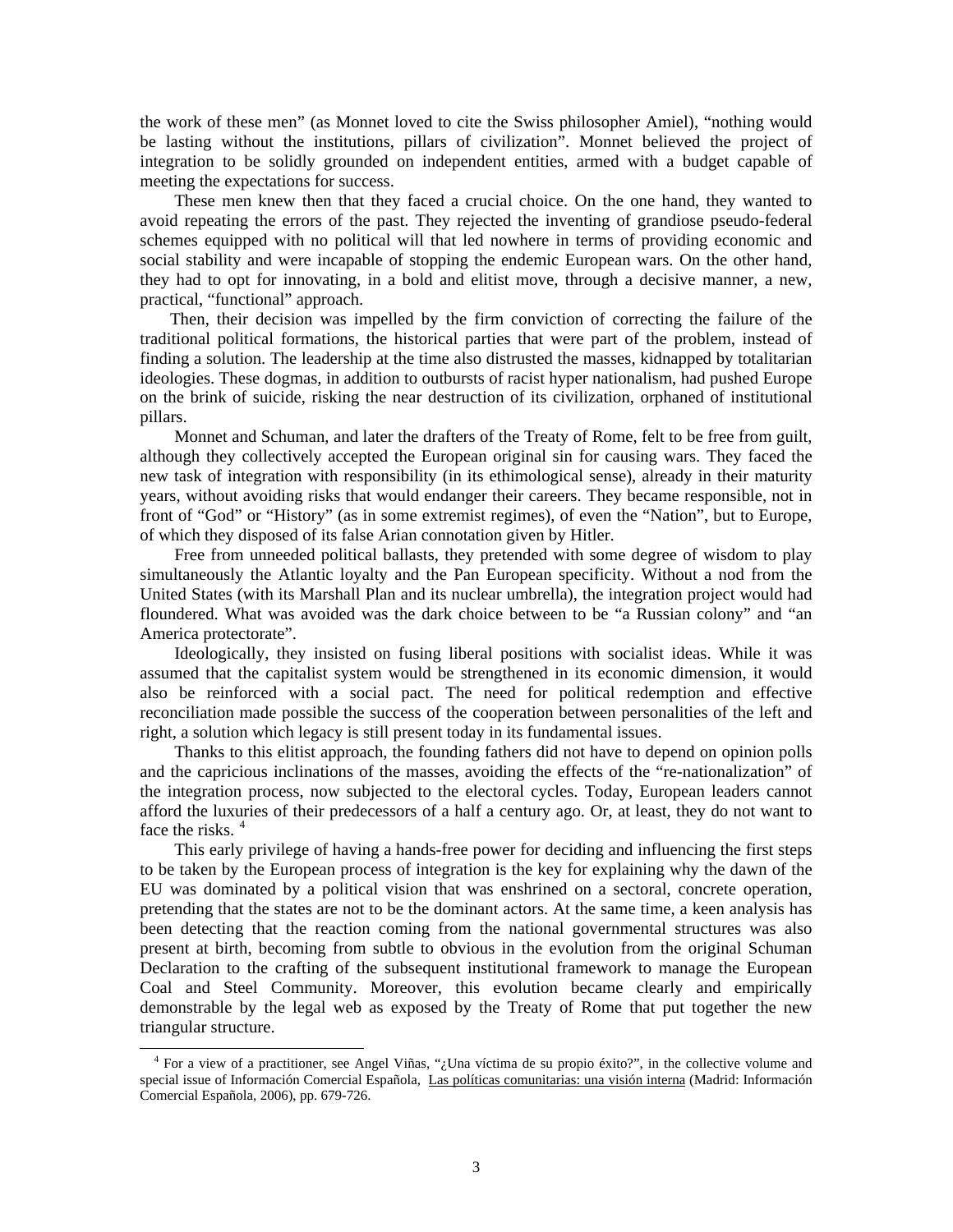#### **Two contrastive approaches**

 $\overline{a}$ 

From a "vertical" perspective as shown on May 9, 1950, Europe evolved towards a rather "horizontal" approach in implementing "an ever closer union" on March 25, 1957. In essence, this oscillation is still present today. A widening "federalist" concept of regional integration was put in practice by the Treaty of Rome conception, derailing the foundational mission anchored on sectoral integration, as expressed in the Schuman Declaration.<sup>[5](#page-5-0)</sup>

 The scant lines of this intriguing document are enough proof of its intentions and offer a mechanism for obtaining the primary purpose (the end of European wars). The functionalist approach, a political theory elevated to doctrine, insisted on this need of acting upon a limited dimension, a sector. However, this tactic had to be executed in a decisive way. Instead of planning and compromising alliances, the functionalism hidden behind the Schuman-Monnet offer would build a "de facto" solidarity. Moreover, the sharing of a concrete portion of economic sovereignty (coal, steel, oil, etc.) should be placed in the hands of an entity designed for that purpose only.

 The opposing approach was to be expressly elaborated with the mapping out of the European Economic Community, born at the same time as the sectoral EURATOM (designed around one industrial activity). In contrast, what was envisioned by the organization that was commissioned to manage the Common Market was in fact the seed of a federal state. Ironically, this expression that with time became a taboo, not to be mentioned any longer in official documents, was actually inserted as a blunt ending in the Schuman Declaration: "this proposal will lead to the realization of the first concrete foundation of a European federation indispensable to the preservation of peace". This "F" word became the target of the empty chair tactic of De Gaulle<sup>[6](#page-5-1)</sup> and it was the trademark of Margaret Thatcher's opposing the deepening of the EC. [7](#page-5-2)

 Forgotten by many as mere additional words with no substance, the preambles of the successive treaties that supported the founding of the initial EU provide a striking comparative glimpse about the priorities of each one of the documents and their political and economic philosophy.<sup>[8](#page-5-3)</sup> With this idea in mind, significantly, the preface of the ECSC treaty insists on the issues of the need for peace. It commits itself to build a new Europe based on "practical achievements" that will create "real solidarity". It also advances the intention of raising "the standard of living" through institutions and the establishment of "an economic community" to substitute for "age-old rivalries". In turn, the preamble of the Treaties of Rome stresses the plan for "an ever closer union" through economic an social progress, eliminating barriers and obstacles, strengthening the unity of economies and ensuring harmonious development, reducing differences in regions and restrictions to international trade. But the document ends with a commitment to preserve and strengthen peace and liberty. The result of this comparison is a subtle mirror image: the ECSC promised to implement a political goal through step by step

<span id="page-5-0"></span> <sup>5</sup> Lorenza Sebesta, "Los motivos de la crisis europea: una hipótesis interpretativa", in Gustavo Morales Vega, Incentivos y dificultades para la integración en el siglo XXI: Región Andina, Unión Europea y Acuerdos de Libre Comercio. (Bogotá: Pontificia Universidad Javeriana, 2006), pp. 21-55.

<span id="page-5-1"></span><sup>&</sup>lt;sup>6</sup> Charles De Gaulle, "A Concert of European States", in Brent F. Nelsen & Alexander C-G. Stubb. The European Union: Readings on the Theory and Practice of European Integration. Boulder, Co: Lynne Rienner Publishers, Inc., 1994, pp. 25-42; reproduced from "Europe," in Memories of Hope: Renewal and Endeavor, trans. Terence Kilmartin (NY: Simon and Schuster, 1971).

<span id="page-5-2"></span><sup>7</sup> Margaret Thatcher, "A family of nations", in Brent F. Nelsen & Alexander C-G. Stubb. The European Union: Readings on the Theory and Practice of European Integration. (Boulder, Co: Lynne Rienner Publishers, Inc., 1994), pp. 45-50.

<span id="page-5-3"></span><sup>&</sup>lt;sup>8</sup> For an easy contrastive reading, see European Communities, "Preambles to the Treaties of Rome", in Brent F. Nelsen & Alexander C-G. Stubb. The European Union: Readings on the Theory and Practice of European Integration. (Boulder, Co: Lynne Rienner Publishers, Inc., 1994), pp. 13-15; reproduced from Treaties Establishing the European Communities (ECSC, EEC, EAEC), Single European Act, Other Basic Instruments, abridged edition (Office for Official Publications of the European Communities, 1987).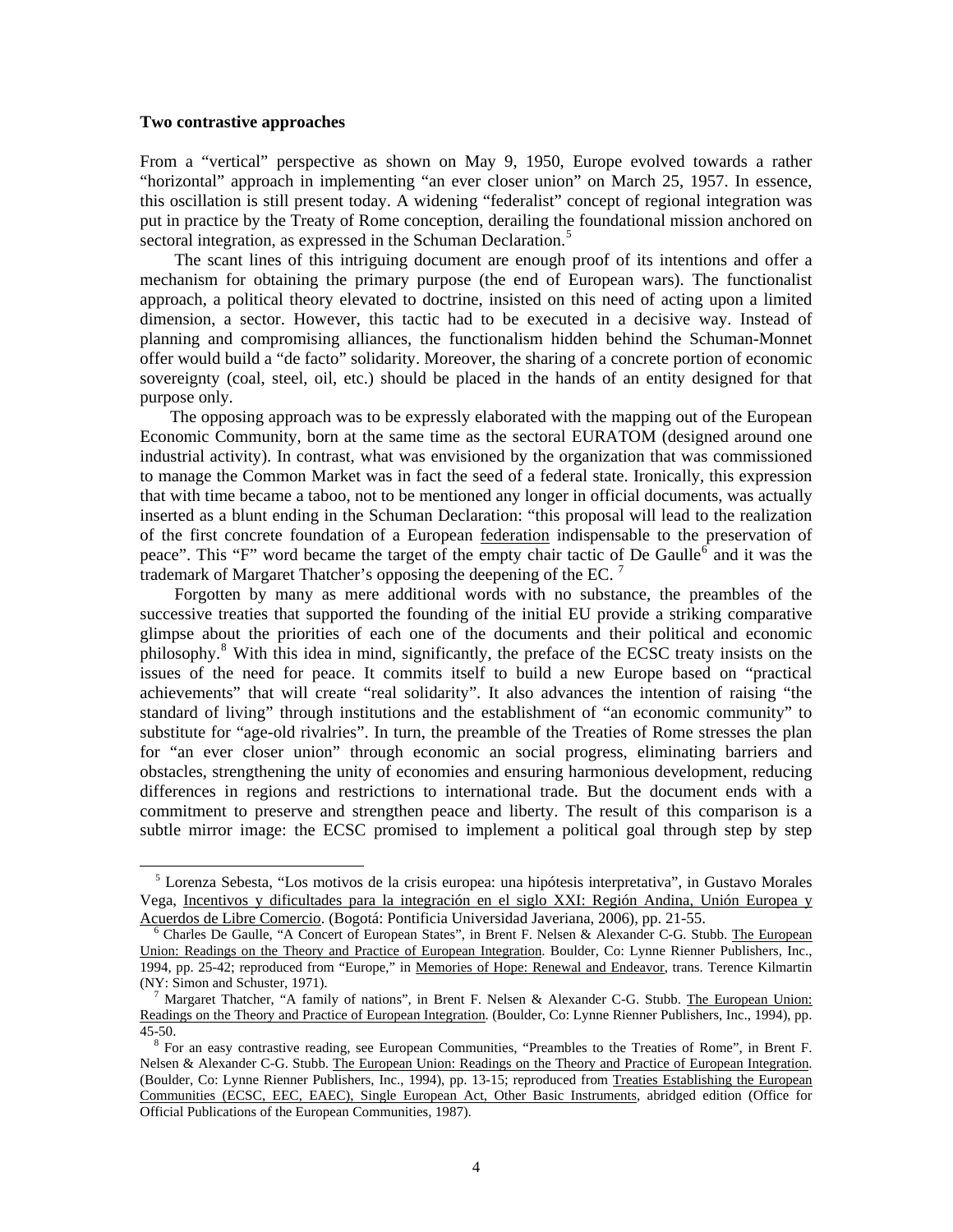actions (functions), while the EEC primed the tackling of the economic and social advancement. In a way, it predicted the need for the future support of the integration process, to be sustained by economic and social results easily perceived by the citizens. The maintenance of peace was to be taken for granted.

 When the EEC and the EURATOM projects became operational and with their ratification in sight, Monnet supported the new stage of the integration process from the backstage perspective of the Committee for the United States of Europe, the consultative and lobbying entity where he took refuge when he declined having a second term as president of the High Authority. However, this was not his standing attitude. He had expressed doubts about the switch to a "horizontal" Europe, away from the "vertical" sectoral approach that presided over the logic of the Schuman Declaration and the foundation of the  $ECSC^{\hat{9}}$  $ECSC^{\hat{9}}$  $ECSC^{\hat{9}}$  When the design of the European Defense Community collapsed, Monnet and others pondered about the next move and saw that in absence of an alternative project, the future of the Coal and Steel scheme was in doubt. They then turned their attention to other sectors that could be identifiable. They found them in the area of energy and transport, and narrowed them down to nuclear energy. This identification, once more, was in tune with the preoccupations of the U.S. administration that under Eisenhower engaged in the selling of the "Atoms for Peace" initiative.

#### **Theoretical prisms**

 $\overline{a}$ 

From the point of view of the theory of integration, the ideological/philosophical support of the Schuman/Monnet idea was explained by the "functional" theory expressed earlier by David Mitrany.<sup>[10](#page-6-1)</sup> As reinterpreted by Monnet, the function dictated the shape of the pieces of the organization, not the other way around. Hence, the novelty and specificity of the High Authority was called by the precise, revolutionary function of the pooling of the coal and steel industries. As reshaped and enriched by Ernest Haas in what was known as "neofunctionalism", this theory downgraded the role of the state as a delivering actor to meet the demands of the complex societies of Europe.<sup>[11](#page-6-2)</sup> The key for the successful implantation of this logic of integration was the "spill over" effect of one sector acting under the pressure of "pooling" sovereignty to cover other portions of the economic and societal fabric.

 The exhaustion of the "neofunctionalist" view gave ground to the rise of an analytical and theoretical mapping that owed much to the realist tradition. In turn, it devolved due credit to the role of the states and national governments. "Liberal Intergovernmentalism" then interpreted that the success of the subsequent stages of the EU from the Treaty of Rome to Maastricht could be easily explained by the cooperation of the governments, downplaying the autonomous work of the institutions. $^{12}$  $^{12}$  $^{12}$ 

<span id="page-6-0"></span><sup>&</sup>lt;sup>9</sup> Jean Monnet, <u>Memoirs</u>. (London: Collins, 1978); Jean Monnet, "A Ferment of Change", in Brent F. Nelsen & Alexander C-G. Stubb. The European Union: Readings on the Theory and Practice of European Integration. (Boulder, Co: Lynne Rienner Publishers, Inc.), 1994, pp.17-24; reproduced from Journal of Common Market Studies, 1 (1)(1962): 203-211; Francois Duchene. Jean Monnet: The First Statesman of Interdependence. (New York: W.W. Norton & Company, 1994); Robert Schuman. Pour l' Europe*.* (Paris: Nagel, 1963); Walter Hallstein, United Europe: Challenge and Opportunity. (Cambridge: Harvard University Press, 1962).

<span id="page-6-1"></span> $10$ David Mitrany, A Working Peace System (London: Quadrangle Books, 1966). See excerpt in Mitrany, "A Working Peace System", in Brent F. Nelsen & Alexander C-G. Stubb, The European Union: Readings on the Theory and Practice of European Integration. (Boulder, Co: Lynne Rienner Publishers, Inc., 1994), pp. 77-98.

<span id="page-6-2"></span><sup>&</sup>lt;sup>11</sup> Ernst B. Haas, The Uniting of Europe. Political, Social and Economic Forces, 1950-1957 (Notre Dame: Notre Dame University Press, 2004).

<span id="page-6-3"></span><sup>&</sup>lt;sup>12</sup> Andrew Moravcsik, The Choice for Europe. Social Purpose and State Power from Messina to Maastricht. (Ithaca, N. Y.: Cornell University Press, 1998); also: Andrew Moravcsik, "Negotiating the Single European ACT: National Interests and Conventional Statecraft in the European Community", in Brent F. Nelsen & Alexander C-G.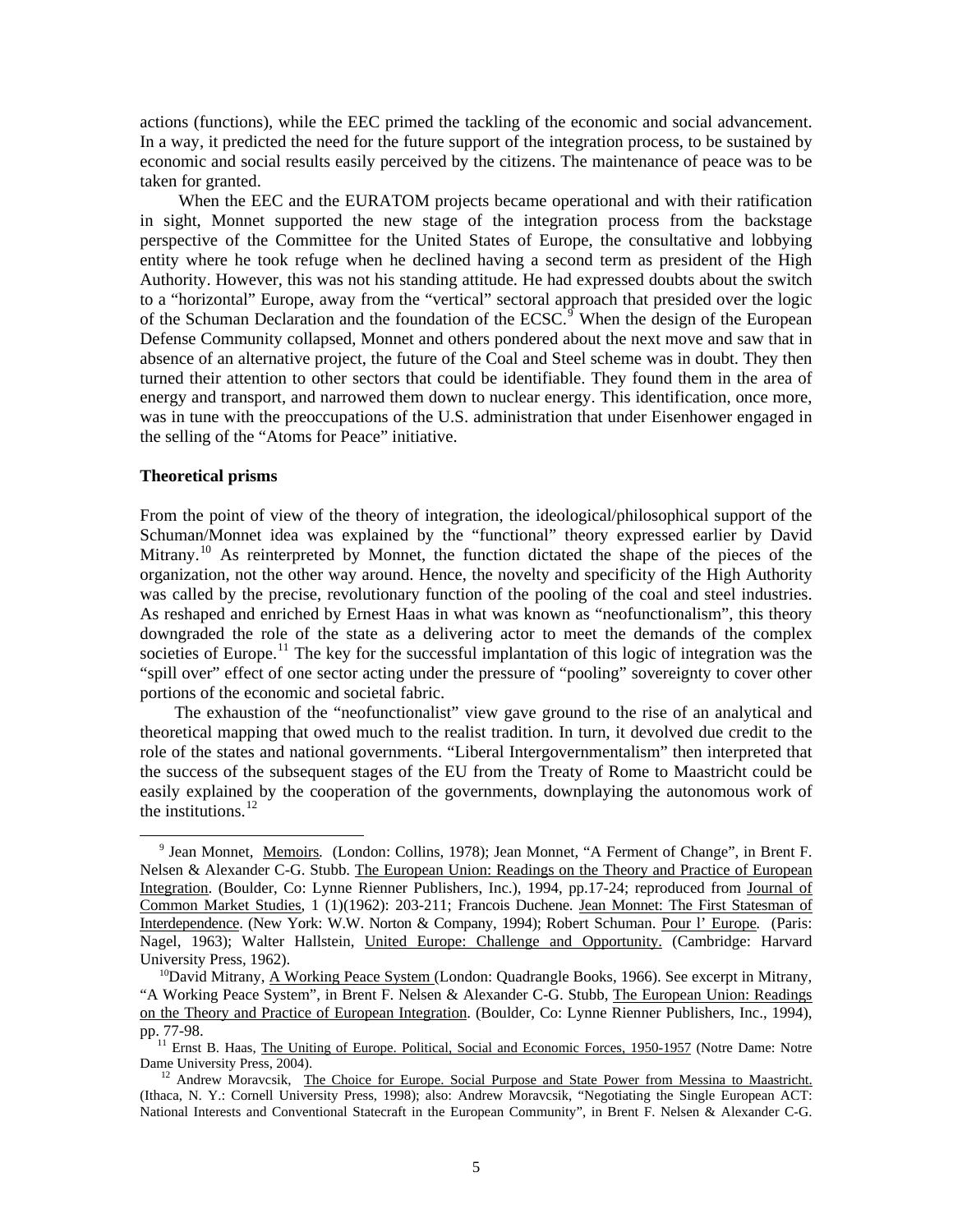The problem was that no matter what degree of credit the institutions are rewarded, the reality is that the EU could not cope with the new task ("function"). As created by the post-Maastricht revolution, Brussels prepared for the incorporation of a large group of countries of which a majority was previously under Soviet influence. The structure was seen as framed for a small number of national actors with a certain degree of cohesion and development level.

 The traditional custom of modifying the original Treaty of Rome with subsequent documents composed of amendments was considered as imperfect and obsolete. Hence, the decision to design, discuss and approve a new legal framework that would be called a "Treaty establishing a Constitution for Europe", known for short as the "Constitution". After a long, open, elaborate process, democratic as much as possible, within the intergovernmental logic, the result was a huge text, a sort of encyclopedia of principles, regulations and methods that only a minority of legal experts could comprehend and make sense of. It is not surprising that some governments, in an exercise of hypocrisy because they commissioned high level representatives to participate in the drafting process, expressed doubts about the ratification possibilities of the "Constitution". Meanwhile, some European societies gave clear signs of planning to use the referendum opportunities to punish their own governments and Brussels for problems experienced in their own context and for fears hovering their heads. The result is that the constitutional process has been frozen since the rejections rendered by the French and Dutch electorates.

 With the perspective of the historical context present during the times of the Schuman Declaration and the Treaty of Rome, the obvious contrast is given by the decisive (negative, oppositional) presence of a divided public opinion and the absence of an effective political leadership, much needed in times of crisis.

#### **Friends in Madrid**

 $\overline{\phantom{a}}$ 

As a repeat of the Spanish initiative two years earlier to lead the ratification process, the representatives of eighteen European countries (with the moral support of two other) of the EU met in Madrid on January 25, 2007. These twenty Member States had already approved the constitutional project or had promised to do so (Portugal and Ireland). Only Spain and Luxemburg had ratified the complicated code in popular referendum. The rest prudently had bestowed their seal of approval in a parliamentary process.<sup>[13](#page-7-0)</sup>

[http://www.elpais.com/articulo/opinion/enfermo/europeo/elpepiopi/20070127elpepiopi\\_3/Tes](http://www.elpais.com/articulo/opinion/enfermo/europeo/elpepiopi/20070127elpepiopi_3/Tes), 27 enero 2007;

Stubb, The European Union: Readings on the Theory and Practice of European Integration. (Boulder, Co: Lynne Rienner Publishers, Inc., 1994), pp. 211-234; reproduced from International Organization 45(1) (1991): 651-688. For a selection of the classics on European integration theory, see: Dimitri Chryssochoou, Theorizing European Integration. (New York: Sage, 2001); Thomas Diez and Antje Wiener, eds. European Integration Theory. (Oxford: Oxford University Press, 2004); Gary Marks, Governance in the European Union. (London: Sage, 1996); Ben Rosamond, Theories of European Integration. (Palgrave: New York, 2002); and the very useful anthology of writings on theory and practice: Brent F. Nelsen, and Alexander Stubb, eds. The European Union: Readings on the Theory and Practice of European Integration. (Boulder: Lynne Rienner, 2003).

<span id="page-7-0"></span><sup>&</sup>lt;sup>13</sup>For an analytical view on this attempt: José Ignacio Torreblanca, "España toma la iniciativa europea ". ARI N° 8/2007 - 23.01.2007. For a selected review as reflected in the press: Mark Beunderman, "Luxembourg calls off EU constitution conference". EU Observer <http://euobserver.com/9/23321/?print=1>, Jan. 23, 2007; Andrés Ortega, "En busca del tratado perdido".

[http://www.elpais.com/articulo/internacional/busca/Tratado/perdido/elpepiint/20070122elpepiint\\_6/Tes](http://www.elpais.com/articulo/internacional/busca/Tratado/perdido/elpepiint/20070122elpepiint_6/Tes), 22 enero 2007; Wolfgang Munchau, "Europe's constitution may not be dead after all". Financial Times, Jan. 23, 2007; George Parker, "Minister and friends seek to save EU treaty". Financial Times, Jan. 23, 2007; Financial Times. "A better starting point for Europe's constitution debate". Jan. 25, 2007; Margot Wallström, "From muddle to huddle in Europe's". Financial Times, January 25, 2007; Quentin Peel, "Fresh battle lines drawn over revised constitution for Europe". Financial Times, Jan. 31, 2007; The Economist. "A monster lives again".

[http://www.economist.com/world/europe/displaystory.cfm?story\\_id=8487466](http://www.economist.com/world/europe/displaystory.cfm?story_id=8487466), Feb. 3, 2007; Andreu Missé, "Veinte países de la UE aceptan cambios para recuperar la Constitución europea". El País, 27 enero 2007 [http://www.elpais.com/articulo/internacional/Veinte/paises/UE/aceptan/cambios/recuperar/Constitucion/europea/elpepi](http://www.elpais.com/articulo/internacional/Veinte/paises/UE/aceptan/cambios/recuperar/Constitucion/europea/elpepiint/20070127elpepiint_3/Tes) [int/20070127elpepiint\\_3/Tes,](http://www.elpais.com/articulo/internacional/Veinte/paises/UE/aceptan/cambios/recuperar/Constitucion/europea/elpepiint/20070127elpepiint_3/Tes); El País, Editorial. "El enfermo europeo".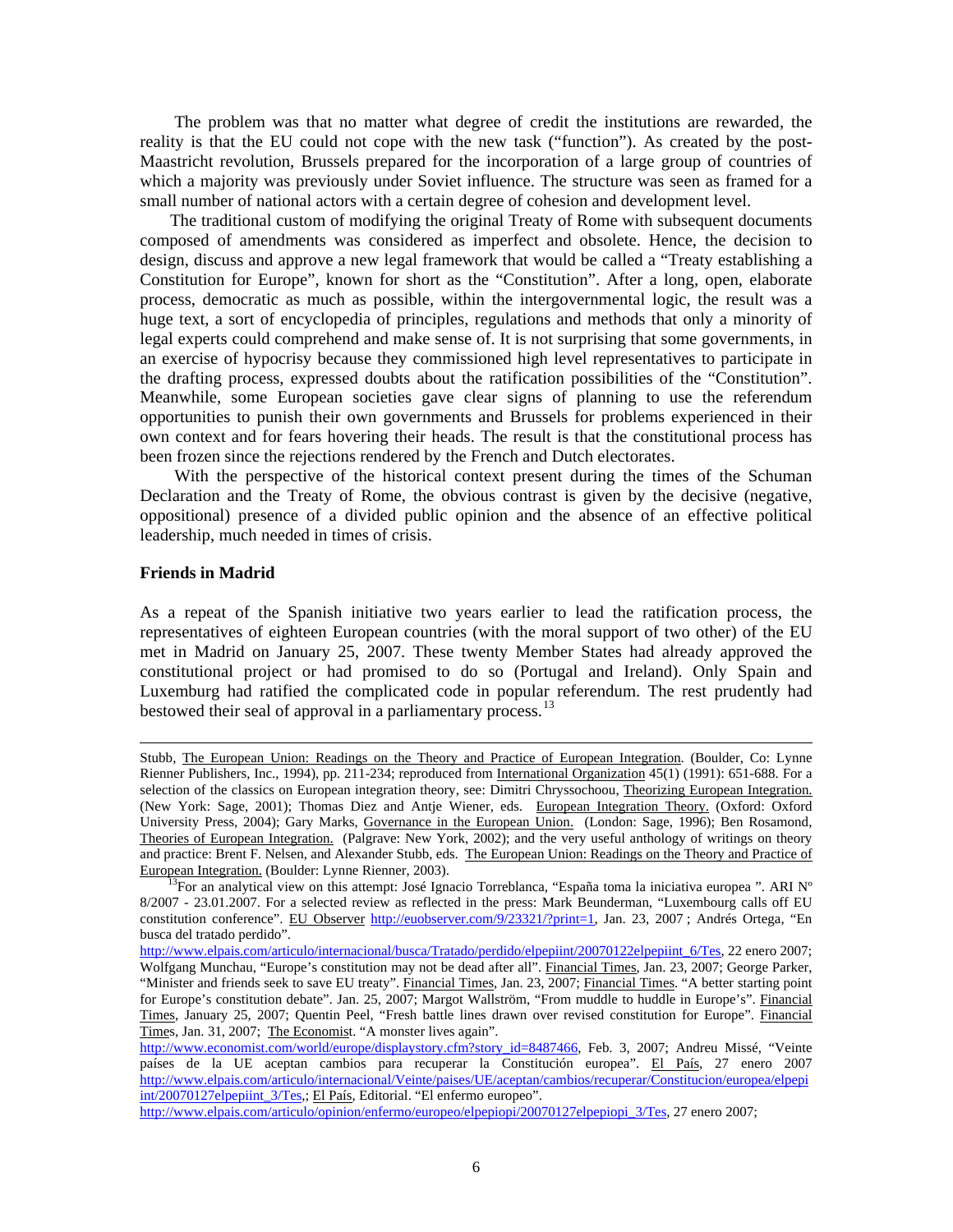These "Friends of the Constitution", as they called themselves, had and still have a common goal. They yearn for the revival of the approval process. They regret with pain that a handful of millions of European citizens have taken as hostages more than 60 percent of the population of the EU, numbering half a billion voters. Twenty Member States have seen their EU plans derailed and frozen by the stubbornness shown by two dissidents (actually, only a portion of their potential electorate) and the ambivalence expressed by two others (the United Kingdom and the governments of the Czech Republic and Poland).

 For this reason, the majority of the Europeanist and federally-inclined population consider that the result, in the first place, is not fair. In the second place, it damages the general welfare of the EU in a complex and uncertain world that needs the effective action of political blocs and economic conglomerates, equipped with impacting influence and political vision. An EU marooned half way, with institutions thought for a half a dozen of members, when it is already housing twenty seven, is not the best method to advance.

 Facing this situation, the Spanish government took the initiative and convoked the Madrid meeting to exchange ideas to help the EU get out of the constitutional trap. The government of Rodríguez Zapatero seems to have taken the same risk accepted when coming to power in 2004, when it planned the early referendum as a launching pad of its Europeanist example. Spain delivered magnificently with more than two thirds of the votes as "yes" for the text.

 Let's remember that the Spanish path through the EU labyrinth reveals a perceptive oscillation. Observers easily will note the contrast between the enthusiasm by which the successive administrations led by Felipe González since 1982 took the process of European integration and the ambivalence of the government of José María Aznar, especially his second term from 2000 to 2004 supported by an absolute majority.

 In part because the adventure taken by U.S. President George W. Bush in Iraq, Aznar led the inclination of the "New Europe" towards a neo-Atlantism, damaging the deepening of the EU. Although the Spanish government (and the representatives of the governing Partido Popular, delegated by Madrid) actively participated in the elaboration of the Constitution,<sup>[14](#page-8-0)</sup> the discussions of details caught Aznar when retiring from power with a veto inflicted on the voting system. This decision retarded the process and placed in a wrong timing, casting further doubts in other electorates and governments eager to obtain last minute advantages of dubious effective power results. Only the electoral victory of the PSOE got rid of this obstacle.<sup>[15](#page-8-1)</sup>

 Nonetheless, the subsequent difficulties of the ratification process advised Madrid of a margin of prudence during the "reflection period" to be taken in search of solutions. This term was exhausted without innovative ideas. Hence, the Spanish government took the initiative, coinciding with the German presidency, of providing an incentive for finding a solution. It was not easy and the meeting ended with no decisions. It was further discovered that even this group of "friends" had contrastive opinions. Under the pressure of other governments, Luxemburg decided to postpone its follow-up meeting.

 The record and the background of the Madrid extraordinary conclave show that Spain and the most daring allies consider that the text should be further reinforced with more social warranties and the strengthening of the subsidiarity dimension (respect for state and local sovereignty). They

Newsweek. "Europe's sneaky attempt to revive its Constitution".

 $\overline{\phantom{a}}$ 

[http://www.msnbc.msn.com/id/168480358/site/newsweek/print/1displaymode/1098/,](http://www.msnbc.msn.com/id/168480358/site/newsweek/print/1displaymode/1098/) Feb. 5, 2007; Andy Clark, "What next for the European Constitution?". , Jan. 25, 2007.

<span id="page-8-0"></span><sup>&</sup>lt;sup>14</sup> For selected books authored by Spanish protagonists: Josep Borrell; Carlos Carnero y Diego López Garrido, Construyendo la Constitución Europea: Crónica Política de la Convención. (Madrid: Real Instituto Elcano, 2003); Diego López Garrido, La Constitución Europea. (Alicante: Bomarzo, 2005); Iñigo Méndez Vigo, El rompecabezas: así redactamos la Constitución Europea. (Madrid: Biblioteca Nueva/ Real Instituto Elcano, 2005).

<span id="page-8-1"></span>15 Joaquín Roy, "Spain's Return to "Old Europe": Background and Consequences of the March 11 and 14, 2004 Terrorist Attacks and Elections". Miami European Union Center/Jean Monnet Chair. Vol. 5, No. 6, March 2005. [www.miami.edu/eucenter/royaznarfinal.pdf](http://www.miami.edu/eucenter/royaznarfinal.pdf)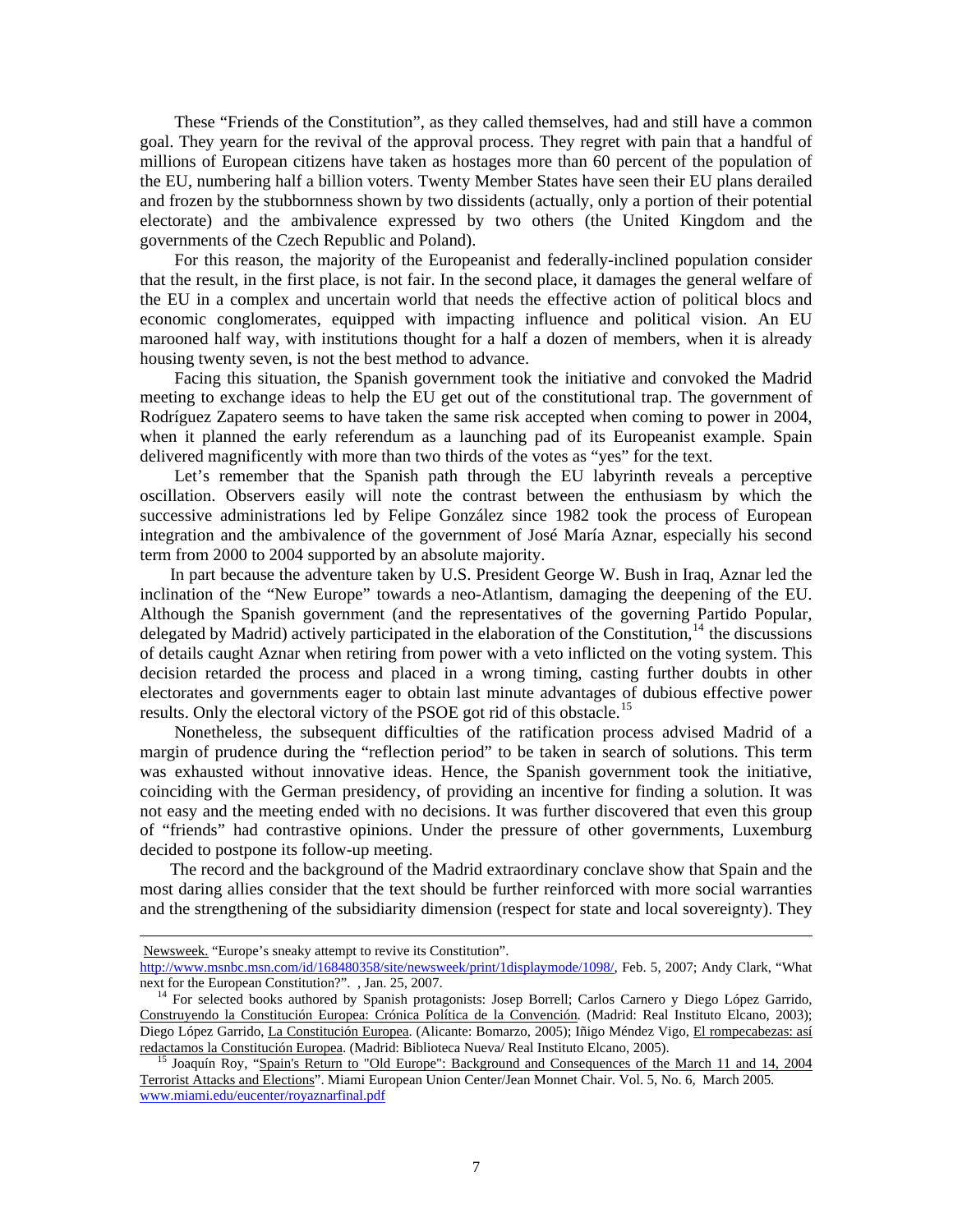also demand better protection for the environment, attention towards climatic change, legislation to regulate immigration, an effective energy policy, more precise conditions for new membership, and a deepening of the European security and defense policy.<sup>[16](#page-9-0)</sup>

 Other members, with a more cautious approach, signal that these measures are already present in the existing treaties. The text then should be reduced to codify some of the most innovative initiatives: a stable presidency with a two years and a half term, extended to a second fro a total of five years (a mandate coinciding with the term of the president of the Commission and the Parliament), a Foreign Minister doubling a Vice President of the Commission, the expanding of the qualified majority vote, and a reinforcing of the power of the Parliament.<sup>[17](#page-9-1)</sup> This represents a challenge for the German presidency, facing a unique opportunity of showing leadership and searching for equilibrium.

#### **Berlin expectations**

 $\overline{\phantom{a}}$ 

What are, then, the real perspectives of the project? It depends, in the first place, on the energy applied by the presidency and on what kind of positive cooperation it receives from the most audacious allies, and second how the negative opposition can be neutralized.<sup>[18](#page-9-2)</sup> Finally, it all also depends on what kind of legacy the German presidency would delegate to the succeeding presidencies of Slovenia and France. While the enthusiasm of Slovenia will be backed by a general consensus, it remains to be seen who will preside in France, and what kind of attitude the new leadership will show once in power, free from the constraints of the electoral season. Only then the EU will be able to have a real reading of the demand made by Nicolas Sarkosy to negotiate a "mini-treaty" and the promise made by Ségolène Royal to subject any project to a new referendum. In any event, it all will be ultimately hinged on the solution offered by the United Kingdom under either a new Labour leader or, worse, Tory conservative, (which has threatened to bury the Constitution) in Downing Street.<sup>[19](#page-9-3)</sup> This may help to end or at least to clarify the Hamletian doubt that has perennially dominated the British mind regarding the EU. Czechs, Polish and allies will probably in the end endorse a consensus, without risking appearing that they are applying to leave the Union.

 The double burden is still on the German presidency. On the one hand, it was commissioned with a clarification of the Constitutional process. On the other, it had to face the drafting of a declaration in commemoration of the  $50<sup>th</sup>$  anniversary of the Treaty of Rome. The first temptation was to make the two issues apart, without even mentioning the polemic text in the address due on March  $25<sup>th</sup>$ . This alternative was the chosen in view that a direct mention of the Constitution would be taken as an unneeded irritation, before the actual plan of tackling what to do with the text or its content in May and June. So, the elected solution apparently was to avoid the direct reference. Instead, euphemisms such as "political engagement" were to be used. The sensitive point of the conditions for membership would be solved by maintaining the door open but insisting on the requirement of meeting all the criteria. The second challenge was still equally daunting because it involved electing between issuing one bland, general, diplomatic statement, or elaborating on the accomplishments and the future missions to be taken by the EU. A

<span id="page-9-0"></span><sup>&</sup>lt;sup>16</sup> For a complete analysis of the alternative scenarios and their impact on Spain's interests, see: Gil Carlos Rodríguez Iglesias y José Ignacio Torreblanca, "El futuro de la Constitución europea: opciones para España". Real Instituto Elcano, 2006.

<span id="page-9-1"></span>17 For a review of the alternatives: Araceli Mangas, "El rescate del Tratado Constitucional: ¿qué y cómo se puede salvar?" Real Instituto Elcano, – ARI Nº 17/2007, 12 febrero 2007.

<span id="page-9-3"></span><span id="page-9-2"></span> $18$  The amount of policy papers produced before and during the German presidency is impressive. See a sample: Thomas More Institute, "What European revival? Objectives, ambitions and limits of the German EU-presidency in the first semester of 2007" 18/12/2006, http://institut-thomas-more.org/showNews/119

 $19^{\circ}$  Sources Say, "UK conservative leader determined to bury EU Constitution", March 7, 2007.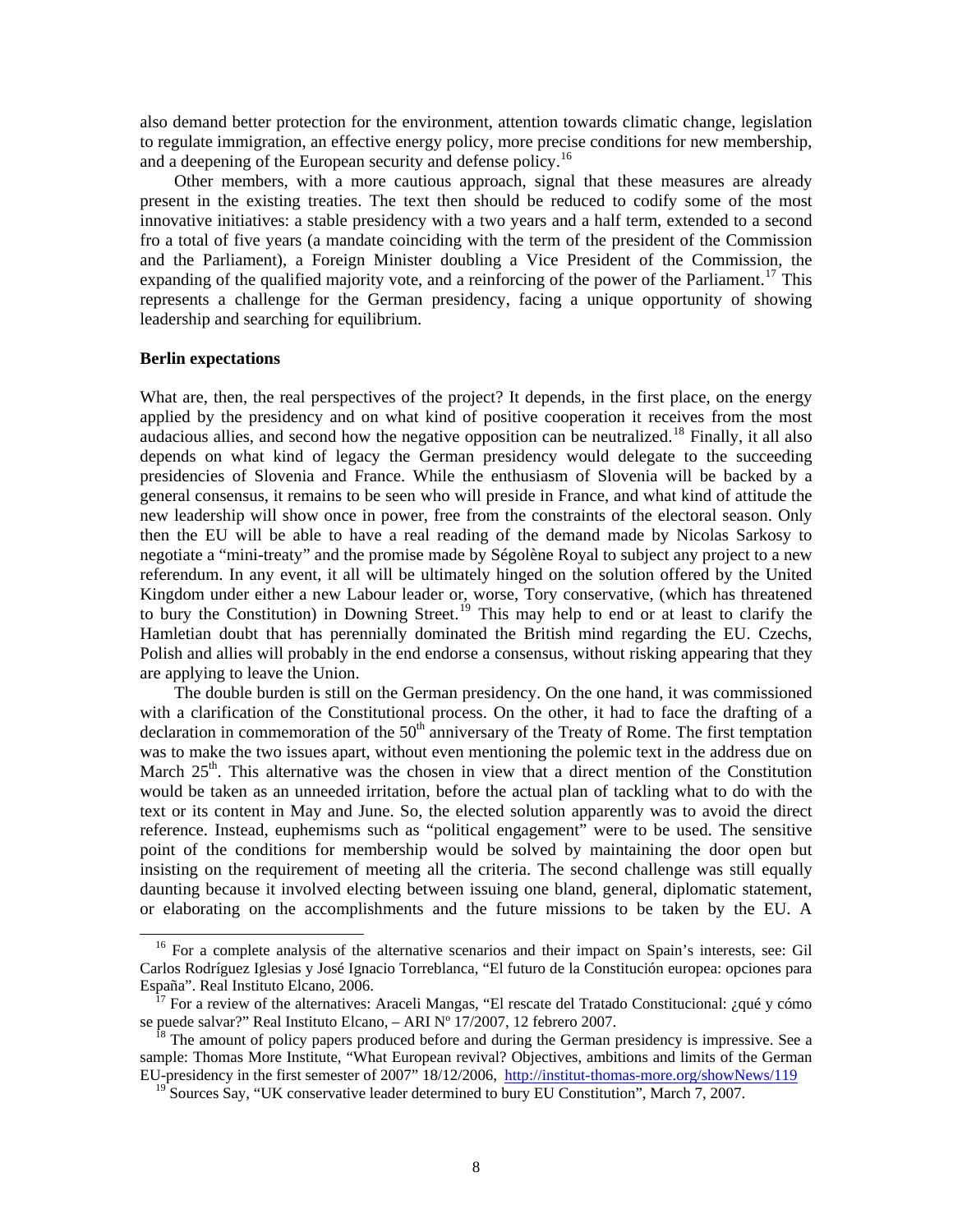compromise seemed to be accepted with the insertion of references to the euro and the social model $^{20}$  $^{20}$  $^{20}$ 

 All this has to be placed in the context of the record shown by the activity rendered by the Member States in all the long period of reflection since the shock of the French and Dutch rejections of the Constitution. The balance is pessimistic and does not say much regarding the primacy of the initiative of the governments as exposed by the "liberal governmentalist" view. From May of 2005 to mid 2007 not a single fresh, concrete, innovative idea (beyond the convoking of the Madrid meeting and the testing of words by the German presidency) has come from the capitals of Europe.<sup>[21](#page-10-1)</sup> In contrast, at least the Commission has tried to explore a strategy of explaining the process and alternatives (e.g., the task taken by Vice President Margot Wallström). The Parliament has energetically pursued a similar line with practical studies (Duff-Voggenhuber report). Meanwhile, all initiatives and speculations hinge around three basic alternatives. The first is sticking to a plan for the approval of the existing text, a process that would only be possible if there is a second referendum in the two rejecting states. A positive outcome would then convince the doubtful to take the same route by avoiding the public referendum. The second is the rescuing of the treaty by getting rid of the unneeded ballast and presenting it as a reduce text. The third is the opposite, which involves the salvaging of the good merchandise now encapsulated in the EU ship at risk of sinking. Let it sink, advocates of this solution say, and just implement the needed measures, subject to ratification by the governments or parliaments. This practical solution would avoid another fiasco.

#### **Conclusion**

 $\overline{\phantom{a}}$ 

What is doubtful is that the reformed institutional framework will fit the new demands of an "ever expanding Union", without explaining in a comprehensive document what the nature of the resulting entity is. More practical observers insist that this labeling is not needed, because the reality is that the EU is a unique creature.<sup>[22](#page-10-2)</sup> This common sense notion is significantly in line with two other referential anchors.

 One is the elaborate evolution of theoretical framework analyzing the EU, balancing the supranational primacy and the intergovernmental reaction, finally pondering with rather hybrid solutions such as the multi-level governance and the fusion proposal.<sup>[23](#page-10-3)</sup> The other is the geniality once pointed by a key practitioner and crafter of one of the most decisive stages of the integration process, Jacques Delors. The EU, after all, he said, is a UPO (Unidentified Political Object).<sup>24</sup> Perhaps that explains in part the resistance of the German presidency to define it in precise terms. And this also may explain in part why the Constitutional cover has encountered so many difficulties.<sup>[25](#page-10-5)</sup>

 Finally, all this shows that things apparently were much simpler and clearer during the first five years of the history of the EU from the Schuman Declaration to the Treaty of Rome of March

<span id="page-10-0"></span><sup>&</sup>lt;sup>20</sup> Sources Say, "EU presidency seems to advance in  $50<sup>th</sup>$  anniversary declaration" March 9, 2007; Diario las Américas, "UE no mencionará la palabra Constitución en 50 aniversario". 7 marzo 2007.

<span id="page-10-2"></span><span id="page-10-1"></span><sup>&</sup>lt;sup>21</sup>José Ignacio Torreblanca, "Tiempo de aniversario, tiempo de trincheras, riesgo de ruptura." ARI Nº 16/2007 -12.02.2007.

<sup>&</sup>lt;sup>22</sup> Philip Stephens, "All that needs to be said about Europe's next half-century", Financial Times, March 7, 2007.

<sup>&</sup>lt;sup>23</sup> Nicolás Mariscal, Teorías políticas de la integración europea (Madrid: Tecnos, 2003).

<sup>&</sup>lt;sup>24</sup> Helen Drake, Jacques Delors: Perspectives on a European Leader (London : Routledge, 2000).

<span id="page-10-5"></span><span id="page-10-4"></span><span id="page-10-3"></span><sup>&</sup>lt;sup>25</sup> For a discussion of the nature of the EU, see Joaquín Roy, "The Nature of the European Union", in Peter Van Der Hoek (ed.), Public Administration and Public Policy in the European Union. (N.Y.: Taylor and Francis, 2005), pp. 77- 111; "La naturaleza de la Unión Europea", in La Unión Europea y el TLCAN: integración regional comparada y relaciones mútuas. (México: UNAM, 2004. Joaquín Roy, Alejandro Chanona y Roberto Domínguez, compiladores), pp. 183-202; "La naturaleza y la estructura institucional de la Unión Europea: un laberinto para la sociedad civil y el cabildeo" Miami European Union Center/Jean Monnet Chair. Vol. 5, No. 3. February 2005. [www.miami.edu/eucenter/roycivilsocietyfinal.pdf;](http://www.miami.edu/eucenter/roycivilsocietyfinal.pdf) "The European Union: an introduction", Joaquín Roy and Aimee Kanner, A Historical Dictionary of the European Union. (Blue Ridge Summit, PA: Scarecrow Press, 2006), pp. xli-lix.